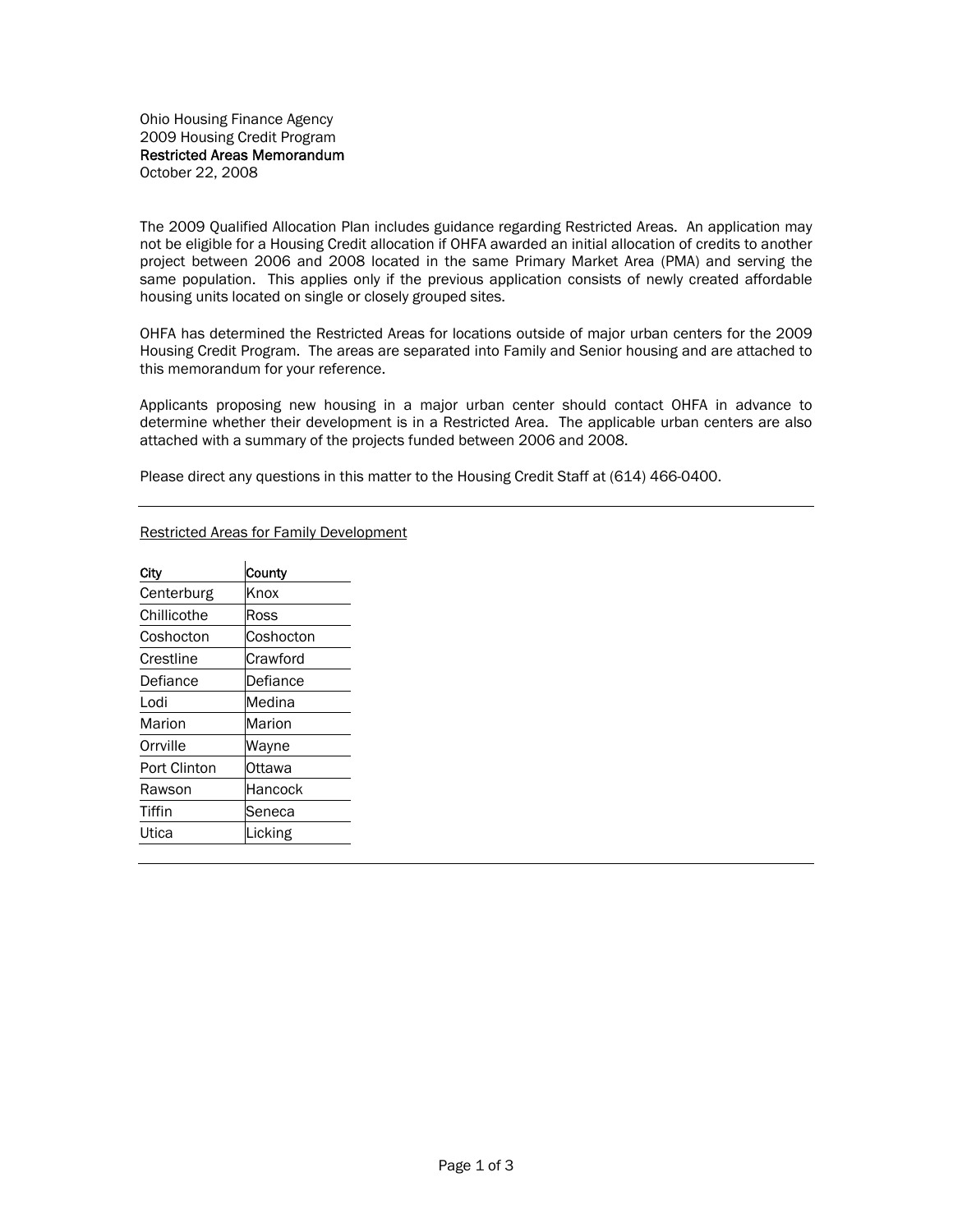Restricted Areas for Senior Development

| City                 | County     |  |  |
|----------------------|------------|--|--|
| Alliance             | Stark      |  |  |
| Barberton            | Summit     |  |  |
| Blanchester          | Clinton    |  |  |
| <b>Bowling Green</b> | Wood       |  |  |
| Bryan                | Williams   |  |  |
| <b>Bucyrus</b>       | Crawford   |  |  |
| Cambridge            | Guernsey   |  |  |
| Celina               | Mercer     |  |  |
| Chillicothe          | Ross       |  |  |
| Circleville          | Pickaway   |  |  |
| Cortland             | Trumbull   |  |  |
| Crestline            | Crawford   |  |  |
| Delaware             | Delaware   |  |  |
| Eaton                | Preble     |  |  |
| Garfield Heights     | Cuyahoga   |  |  |
| Girard               | Trumbull   |  |  |
| Hillsboro            | Highland   |  |  |
| Lincoln Heights      | Hamilton   |  |  |
| Logan                | Hocking    |  |  |
| Marietta             | Washington |  |  |
| McConnellsville      | Morgan     |  |  |
| Mount Vernon         | Knox       |  |  |
| Napoleon             | Henry      |  |  |
| New Carlisle         | Clark      |  |  |
| Newton Township      | Trumbull   |  |  |
| Niles                | Trumbull   |  |  |
| Norwalk              | Huron      |  |  |
| Ravenna              | Portage    |  |  |
| Sidney               | Shelby     |  |  |
| Trotwood             | Montgomery |  |  |
| Walbridge            | Wood       |  |  |
| Wauseon              | Fulton     |  |  |
| West Union           | Adams      |  |  |
| Wilmington           | Clinton    |  |  |